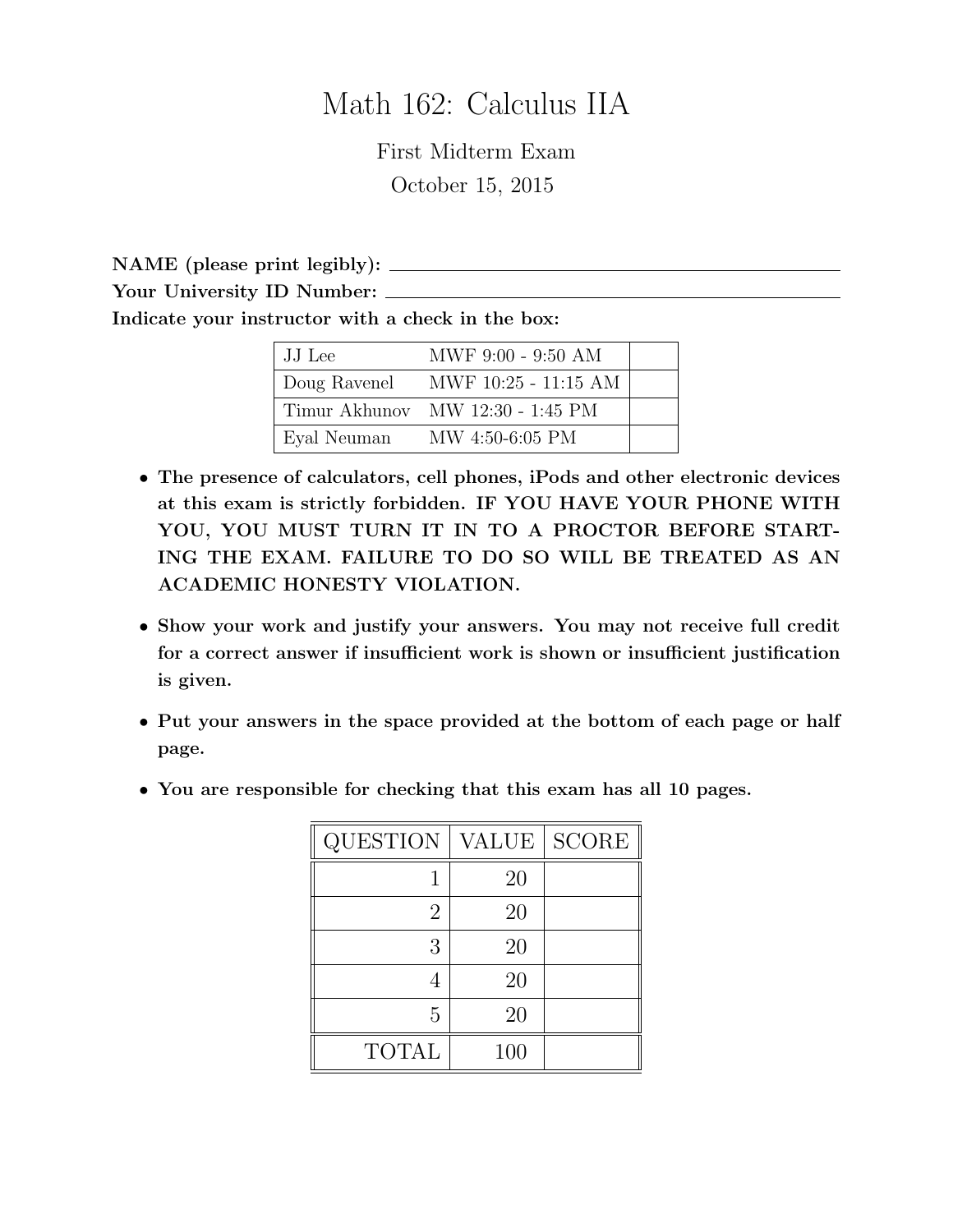(a) Use integration by parts to express  $I_n = \int_0^{\pi/2} \cos^n x \, dx$  in terms of  $I_{n-2}$  for  $n \ge 2$ .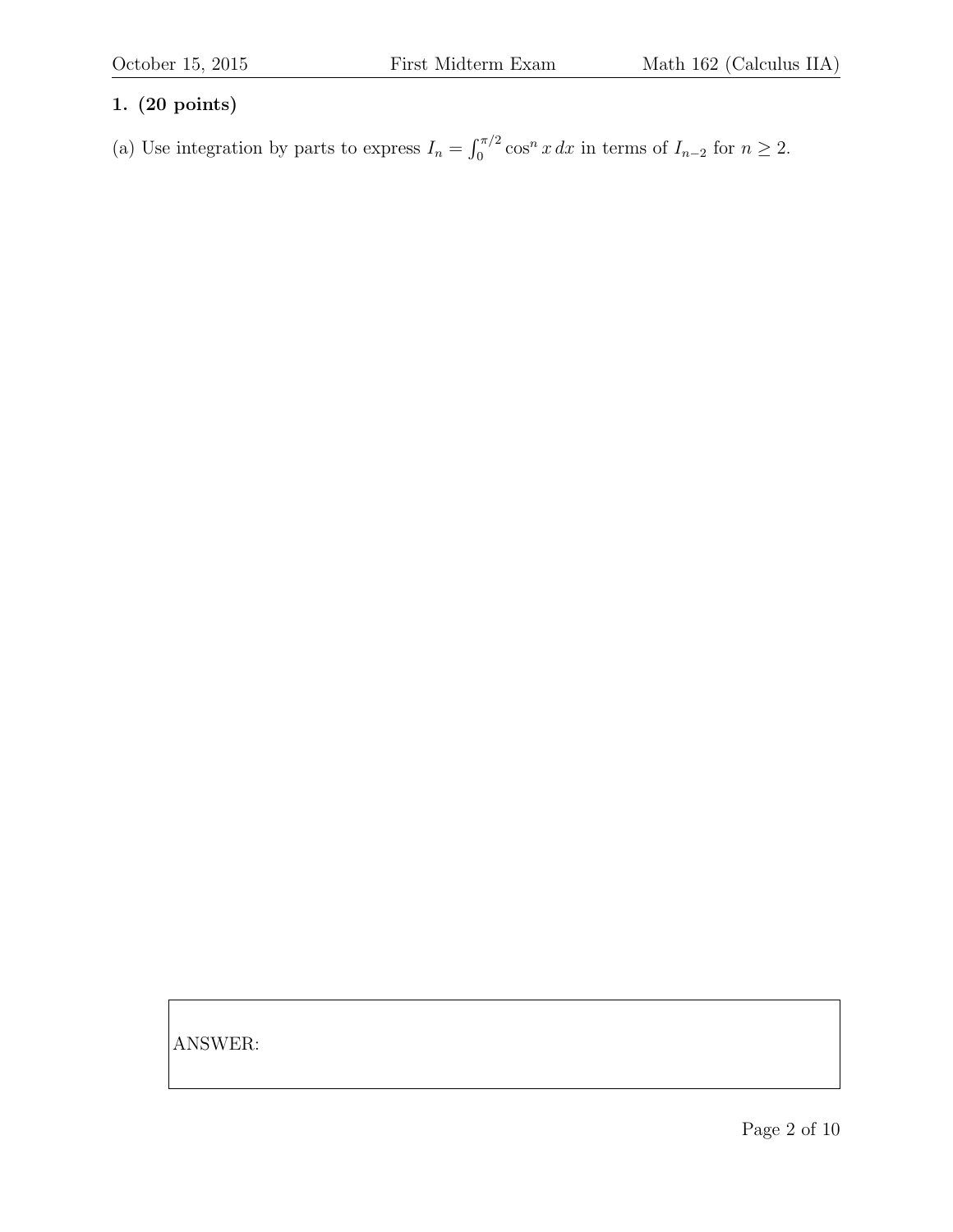(b) Use the formula of part (a) repeatedly to find  $I_6$ .

You will not get partial credit here if the formula you are using is incorrect.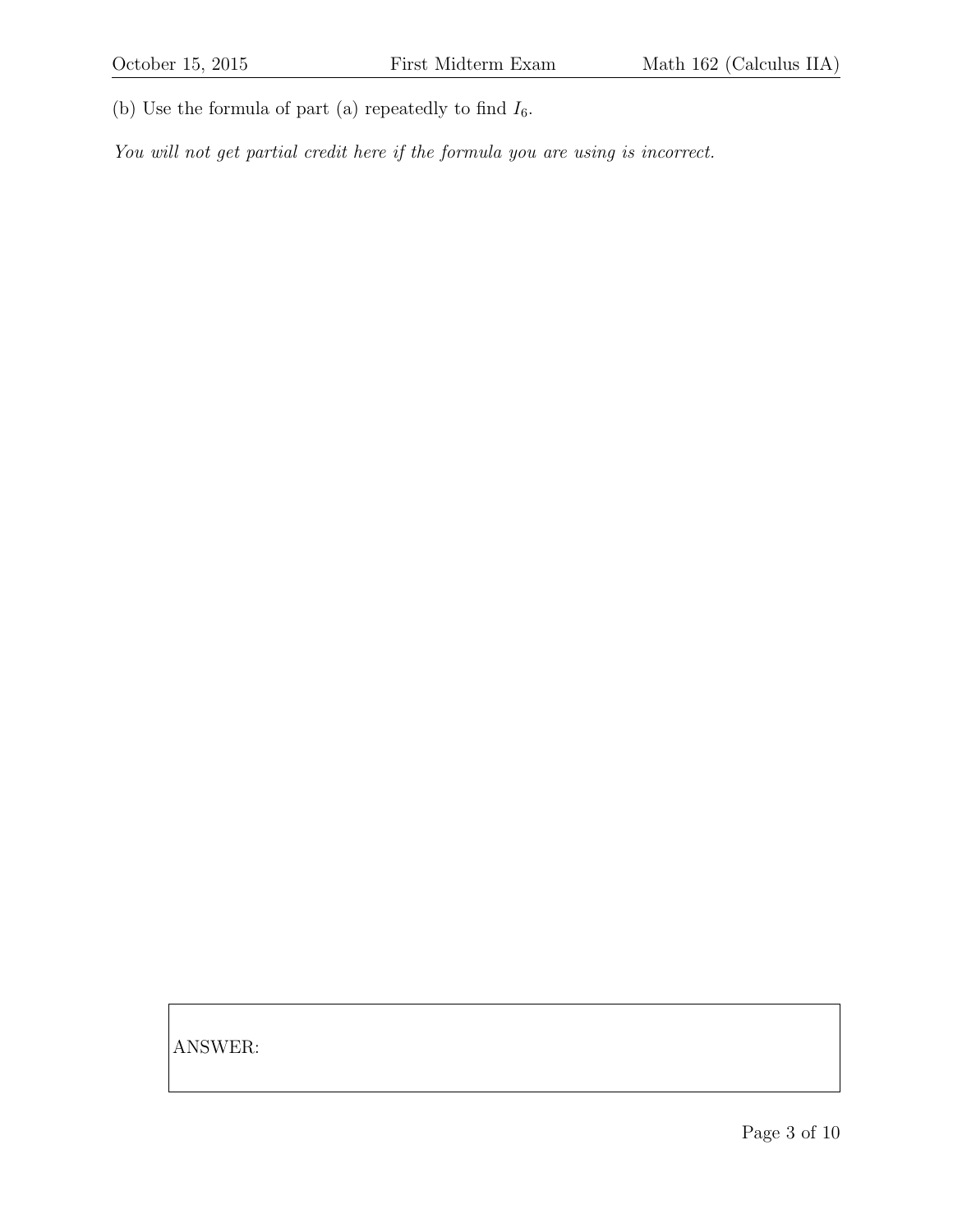A tank has the shape of an inverted pyramid (point down) with a square base. The tank is 8 ft tall and the area of its base is  $16 \text{ ft}^2$ . The tank is filled with fluid to a height of 2 ft. Calculate the work done in pumping all the fluid from the tank. Assume that the density of the fluid is 12 pounds per cubic foot.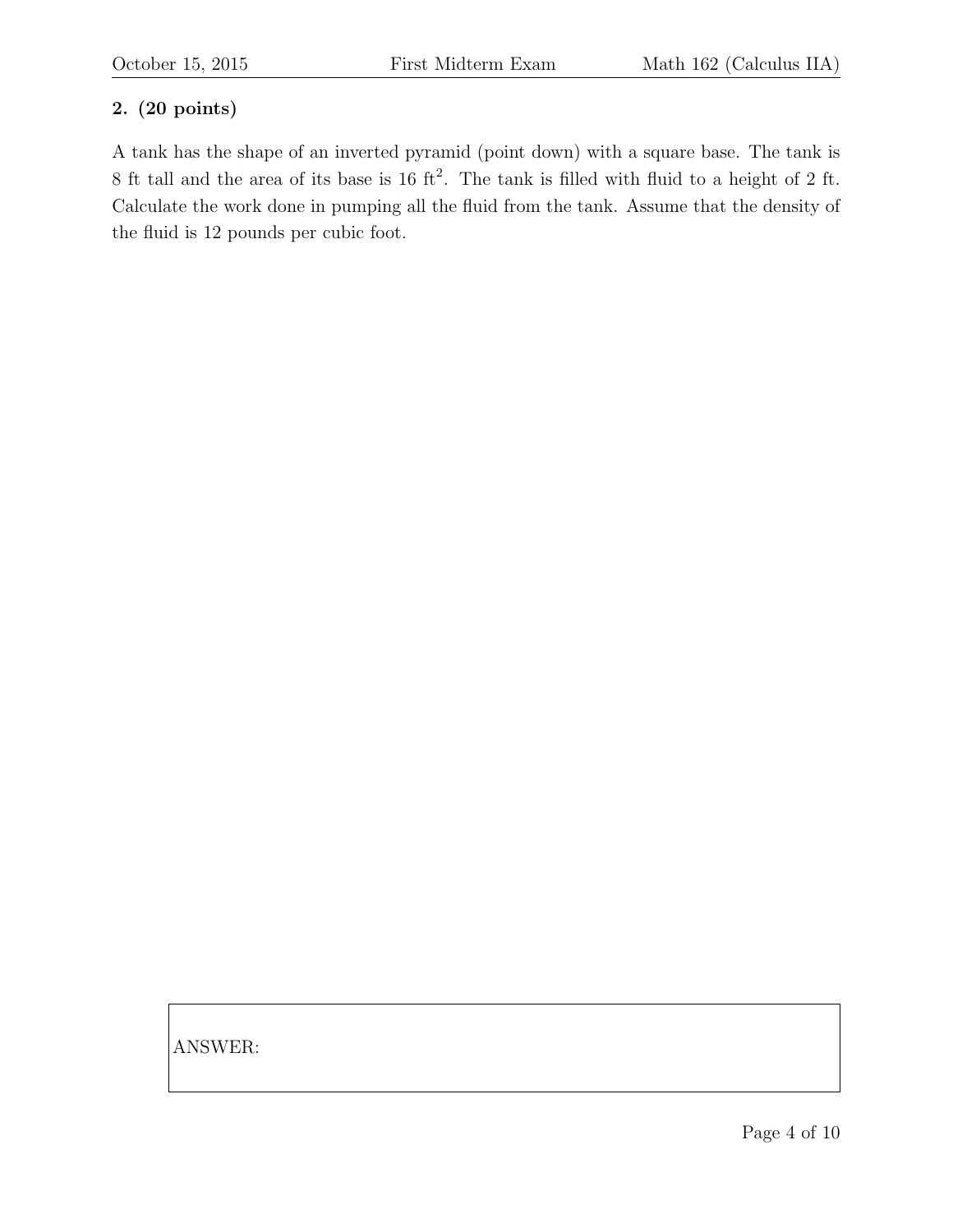3. (20 points) Hole in the sphere problem. A hole of radius  $r$  is bored through the center of a sphere of radius  $R > r$ . We want to find the volume of the remaining portion of the sphere.

(a) Set up the integral as a solid of revolution around the y-axis using the shell method. Evaluate the integral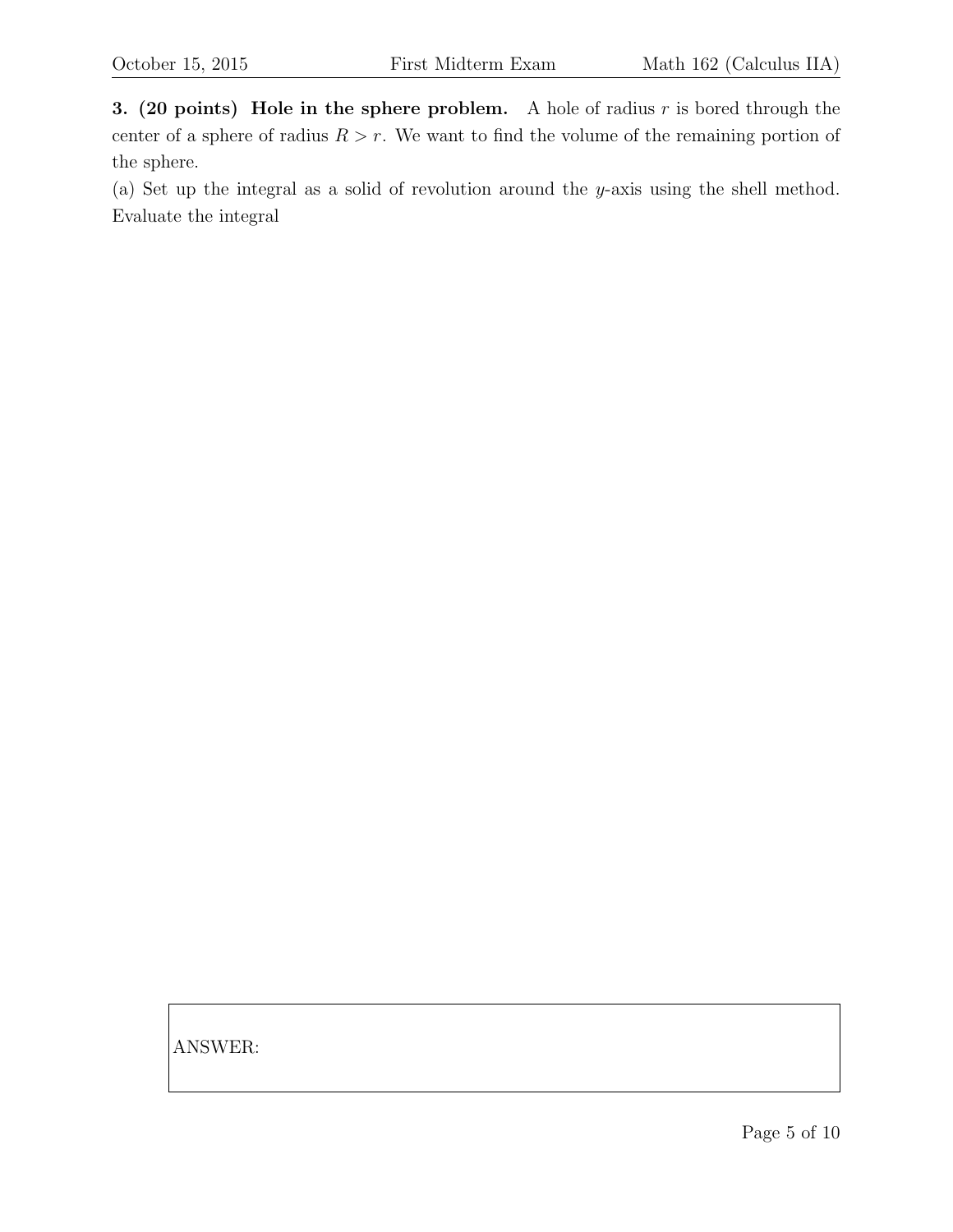b) Set up the integral using the washer method. Do not evaluate.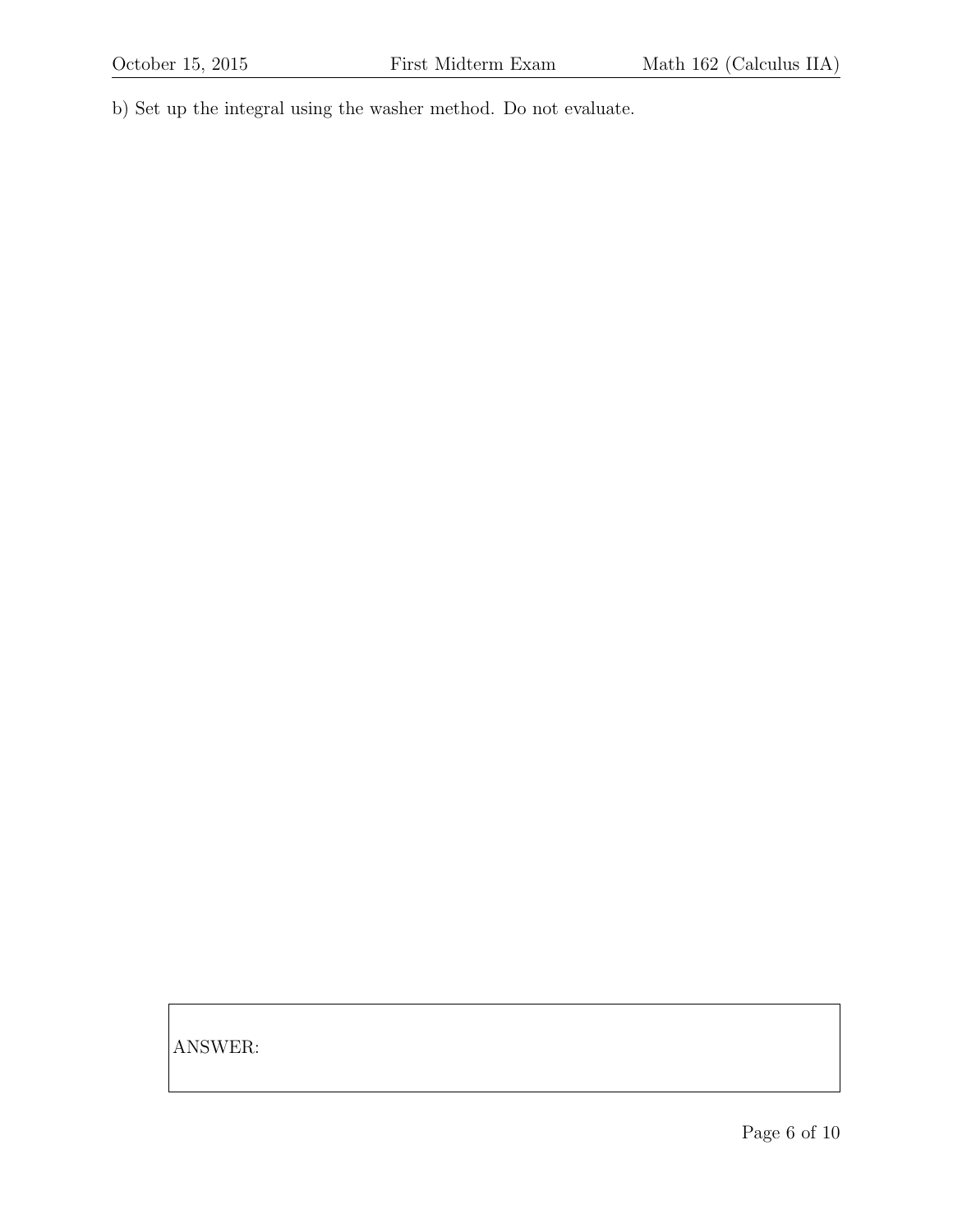(a) Let  $a > 0$  be a fixed positive number. Compute the definite integral

$$
\int_{\alpha/2}^{2a} \frac{dx}{\sqrt{x^2 - a^2}}.
$$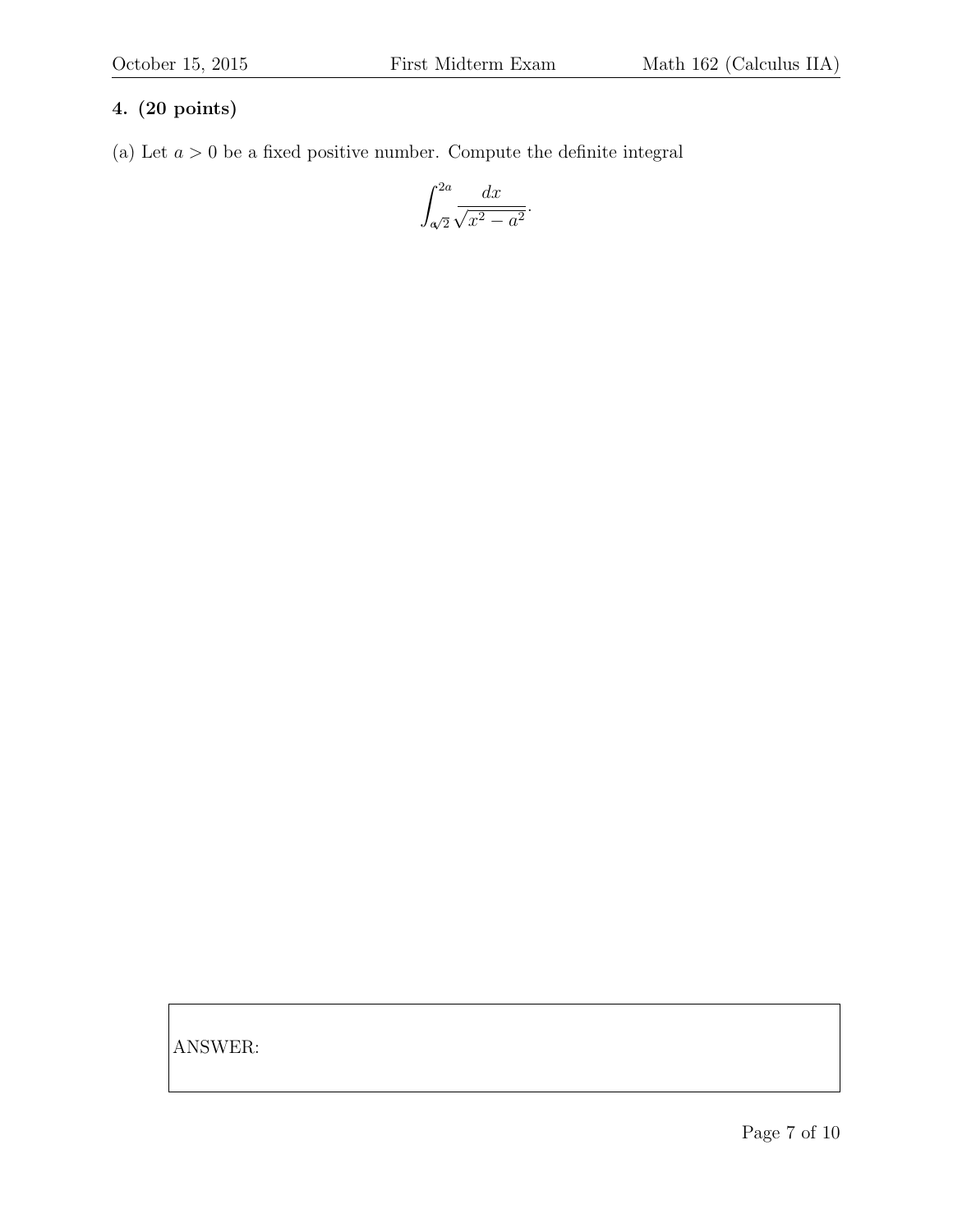(b) Find the integral

$$
\int \frac{1}{\sqrt{x^2 + 6x + 10}} \, dx.
$$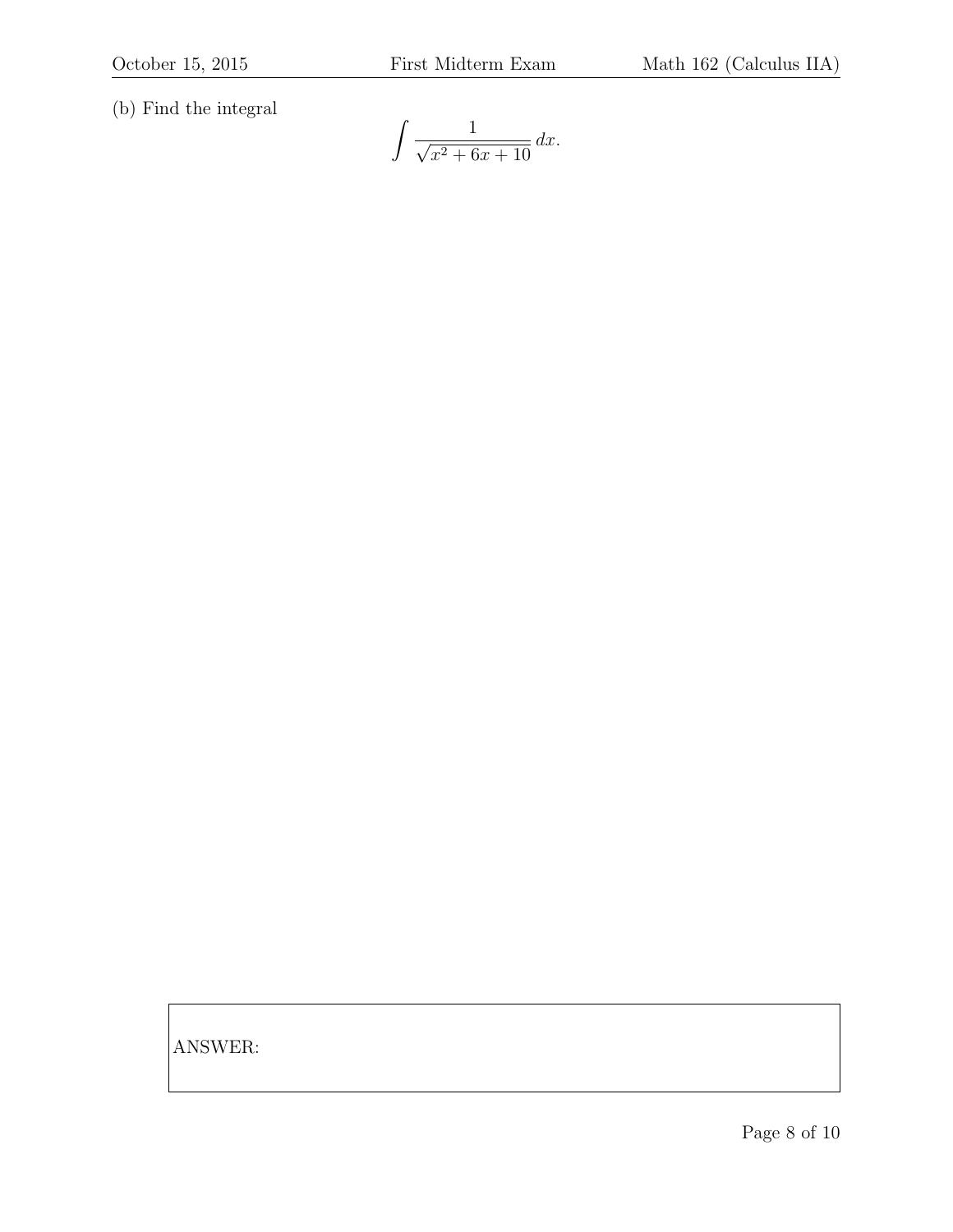(a) Find the integral

 $\int \sin^4 x \cos^3 x \, dx.$